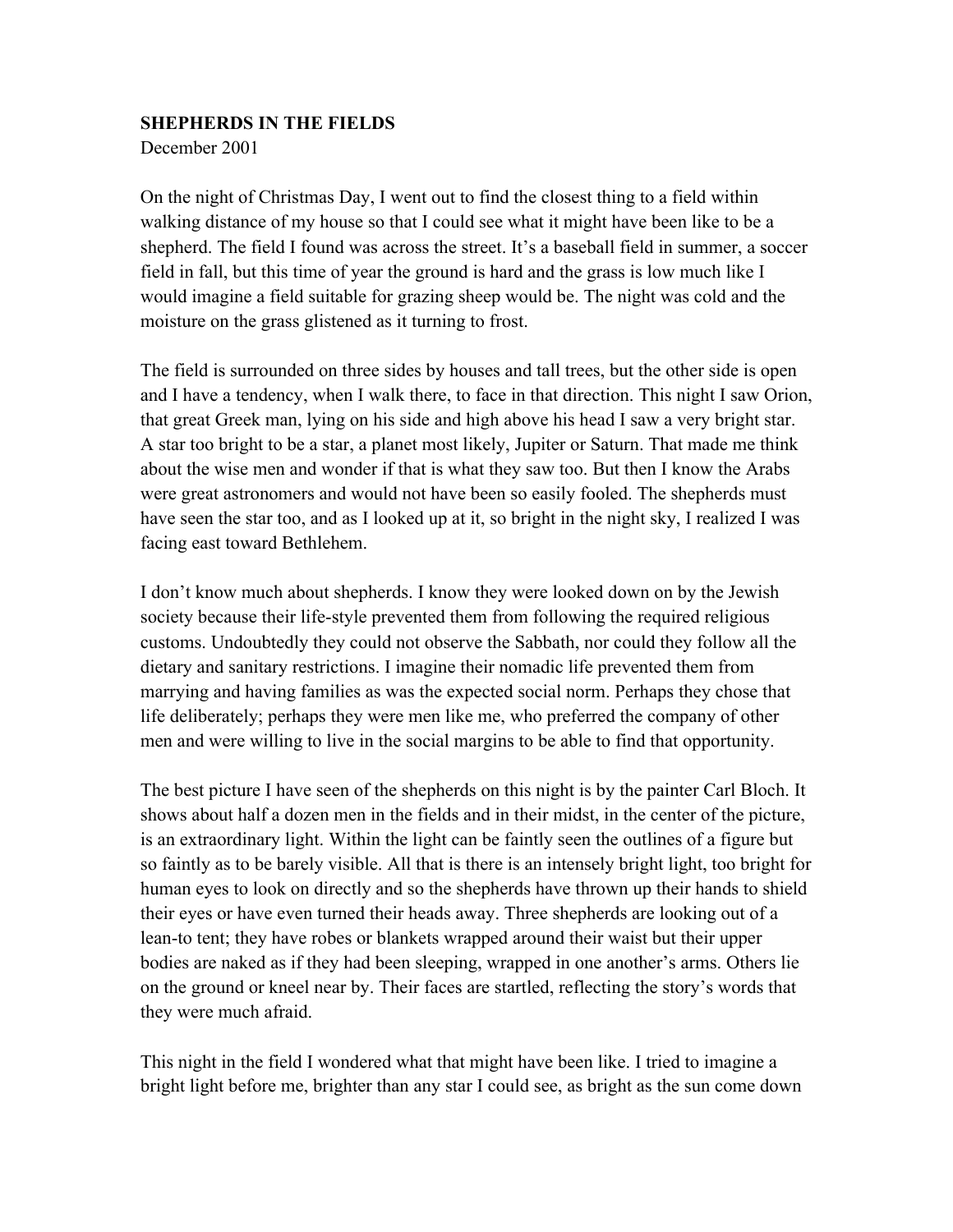to rest ten feet in front of me, a light too bright for human eyes and a voice out of nowhere. Would I have been one of the shepherds to rush off to town to see the child the voice spoke of, or would I have stayed behind with the sheep as someone must have had to do. They went, saw a child, came back to their fields and told the ones who had remained behind, and went on with their lives. Did that one look change the way they lived? Were they more peaceful, more loving towards one another, did it sustain them for the next 30 years when nothing happened and nothing seemed to change?

Though I have gone to the Sunday peace vigils for the past months, I haven't been inclined to write about them. I've wondered about that. It is as if I have been silenced and what has silenced me is not the events of September  $11<sup>th</sup>$  but those of October  $7<sup>th</sup>$  and thereafter. I don't want to write because I don't want to feel what I feel and that is a deep and profound sense of hopelessness. Nothing I can say to myself, nothing I've written about faith and God, can shake off the feeling that peace will never come. And yet each Sunday I show up.

I came to the vigil last Sunday having spent the day with a young man from Germany who is here working at a Jewish community center as an alternative to serving in the military. The night before we had been out with a friend of his, and now a friend of mine too, who is here doing the same thing. They are both 20 years old. The have a sense of the history of the effects of war that I will never have and it has given them a passionate commitment to peace. They have a sense of history that leads them to understand that we are all human, that differences are inconsequential and so they have a passionate to equality as well. I see these same attitudes in my own sons. I look at all of them and can see how much the world has changed in the 40 years that have elapsed since I was their age.

At the vigil it was very crowded. People wandered all around us waiting in line for the Liberty Bell or pressing their nose against the glass. Four young men also in their twenties came up and asked if they could each take a button; they put them on, wished us good luck, and walked away. A girl of ten or so came out of line to take four buttons for her family. I saw her sister take one, but her parents shook their heads and she returned theirs. All the children that came near were prepared to pin the words "Peace be with you" to their coats without the slightest hesitation.

My Christmas card this year contains a quotation from Oscar Romero. It begins with the phrase "The kingdom of God is not only beyond our efforts, it is beyond our vision" and goes on to say that no matter how hard we try to carry out God's work we may never see the end results. "That is the difference between the master builder and the worker. We are the workers, not the master builders. We are the prophets of a future not our own."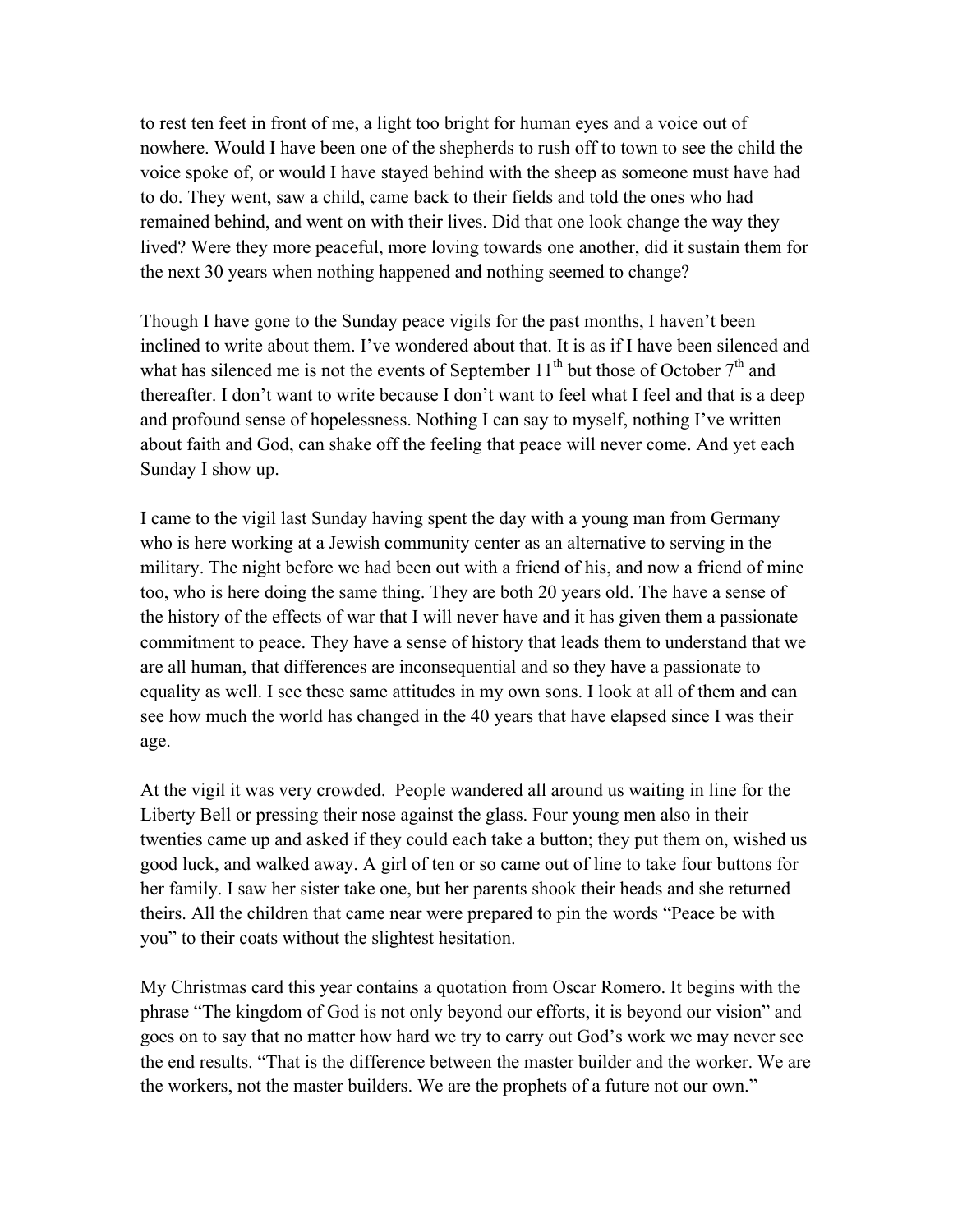Sometimes it is necessary to be able to take the long view, to have faith that God's work is being accomplished even if we can't really see that. The children who took the buttons, my young German friends, were for me that day the long view, that view of a future not my own, a future in which I could believe not only that peace was possible but would be. And I could readily imagine that the shepherds saw that too in the face of the child they came to see and returned to the fields believing that the words that came to them out of the light would come true, that there would be peace on earth and good will toward all people.

### **A THIEF IN THE NIGHT**

February 2003

For a long time now it has seemed that each Sunday afternoon has been dark. Either it has snowed or been overcast or so cold that I focus my attention down at the ground merely trying to keep warm. I may glance up from time to time to look at people, but my eyes seldom went higher than that and when they did all I can recall seeing is a gray and overcast sky.

On this day my attention was suddenly caught by bright sunlight reflected off the edge of the Constitution Center and the US Mint. As soon as I saw it I realized I hadn't seen sunlight there in a long time. The light made me look higher and I saw lots of gray clouds moving eastward across the sky. And at their edges and in between them I say the pale blue sky emerging. Soon the dark clouds were replaced by whiter ones with more blue sky surrounding and showing through them. It was almost a theatrical moment, a moment when the light comes beaming through symbolizing a change from something sad or difficult to something good and joyful. The first thought that came to my mind was "peace is here." Not just there were we stood but here on earth, everywhere. Something seemed different, as if in that moment when the blue sky and bright light returned people's hearts all over the world looked up and changed.

How will peace come? Not with trumpets blaring, not with the sounds of fireworks and whistles, not with parades and marches or politicians cheering. Peace will slip in silently, when no one is looking — like a "thief in the night" I think the phrase is. We will all feel joyful without at first knowing why or what has changed. And when we look around it will be like looking up at the sudden blue sky and bright sunlight but what we will see is God's inner light shining forth from the faces of everyone we meet.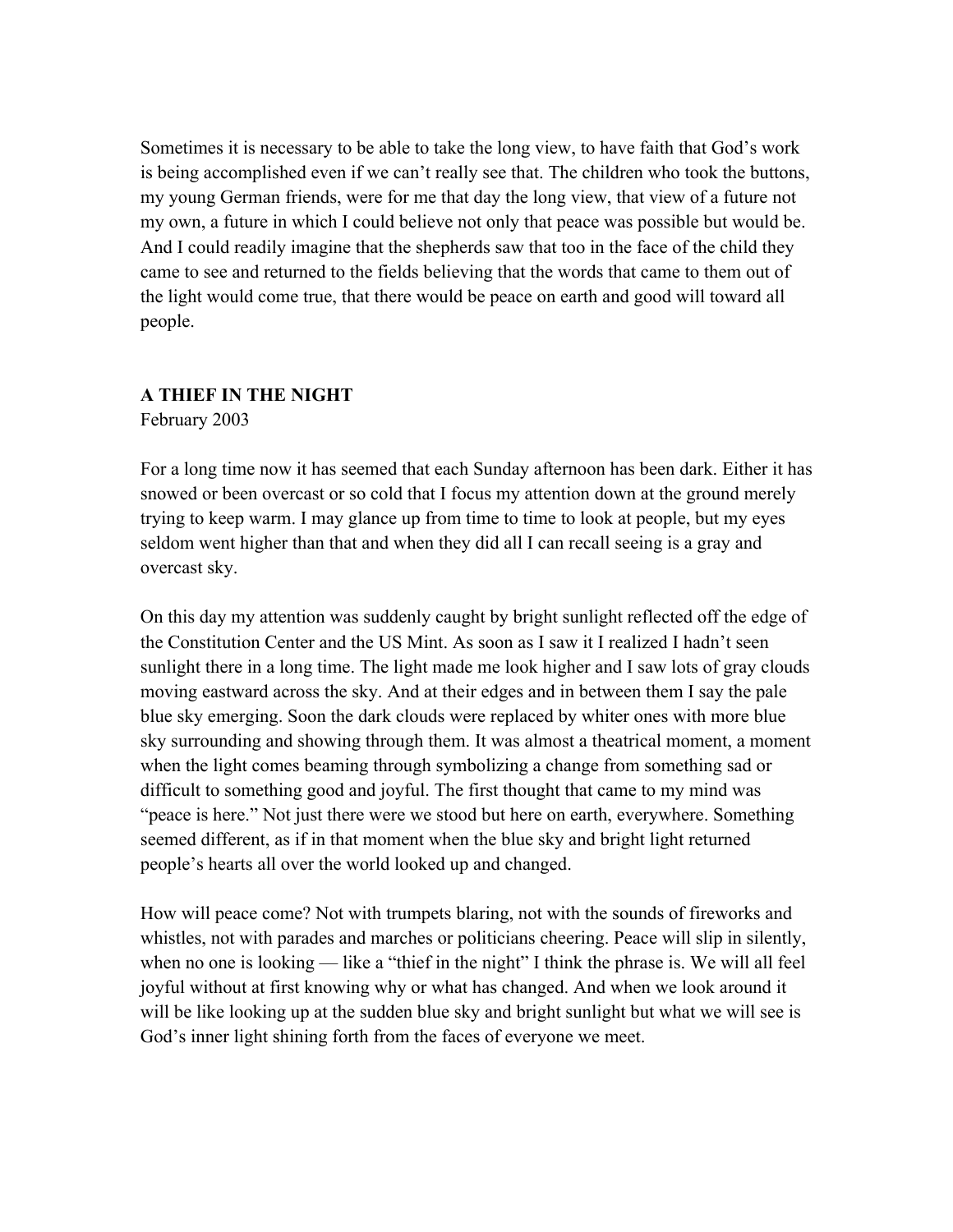### **A SONG OF PEACE** April 2003

During meeting for worship this morning I heard several people question the relevance of the signs they still had in their yards. "Peace is patriotic" and "No War on Iraq." I wondered about the signs we held at the vigil, particularly the one I had been holding. I thought it said "Pray for peace with Iraq" as a statement of my hope that we would reach peace before we went to war. When I checked my sign I realized it said "Pray for peace in Iraq." That still seemed relevant so I held on to it. But the distinction was subtle and one passerby reminded us that that we were irrelevant, as least in his view, with his comment "it's over."

Today our " Peace be with you" buttons flew off the table. There were lots of people around in spite of the added restrictions around Independence Hall and the Liberty Bell. Many groups seemed to include lots of teenagers and young adults as well as young children with parents. I particularly remember one young boy who walked by then came back with his mother pointing out to her the buttons on our table. I went up and asked him if we would like one. He said "yes" and pinned it on his jacket. He was wearing a military style green jacket with Air Force insignia all over it. A large shield on his back said "Fight." As I watched him walk away I smiled, wondering if he was aware of the inconsistency of his messages.

It seemed right to be there today. The number of people who took buttons told me that there were lots who didn't think it was over, that peace had not finally prevailed on earth, and many needed encouragement to preserve their commitment to peace. I seemed to reach a decision without knowing I was trying to make one that I would continued to stand here in the months ahead. Perhaps it is the warm weather that encouraged me to consider doing so, but whatever the reason it seemed like the right decision.

The sky in front of us was clear and blue and as I stood I found myself humming a song I'd just heard for the first time. It sums up a great deal of what I am feeling these days. The music comes from a section of Sibelius's *Finlandia* to which someone else added words around 1932. It goes like this (you'll have to hum the tune yourself):

> *This is my song, O God of all the nations; A song of peace for lands afar and mine. This is my home, the country where my heart is, Here are my hopes, my dreams, my holy shrines. But other hearts in other lands are beating With hopes and dreams as true and high as mine.*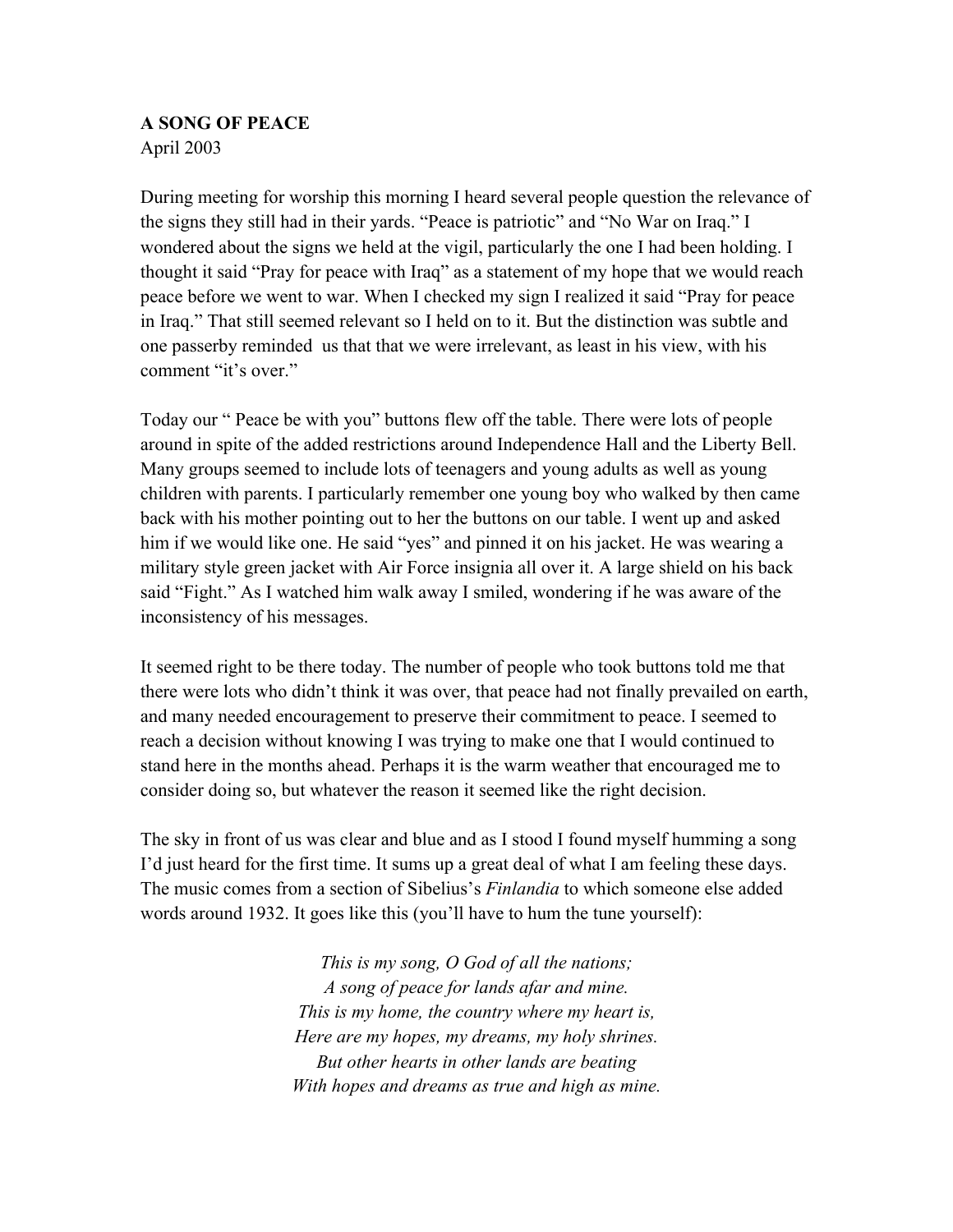*My countries skies are bluer than the ocean, And sunlight beams on cloverleaf and pine. But other lands have sunlight too and clover, And skies are everywhere as blue as mine.*

*O hear my song, thou God of all the nations, A song of peace for their land and for mine.*

### **THINKING AHEAD**

March 2004

It's March, but I look ahead to April, the month of my birth. When April comes, God willing, I will have completed the  $64<sup>th</sup>$  year of my life and the  $5<sup>th</sup>$  year of the prayer vigil for peace on Independence Mall. The  $64<sup>th</sup>$  year isn't a particularly significant landmark; just a reminder that my life is two-thirds over (again God willing) and that I need to figure out what I am doing with what's left. But the end of the  $5<sup>th</sup>$  year of the vigil is a different issue: it requires me to stop and ask myself if I am continuing and if so why, and of course if not why not.

When people ask me why I started attending the vigil in the first place the answer is simple and easy to give: God asked me to. Sometimes I word that differently, saying I was led or called to do it, which is often easier for people to hear since there is something in saying "God asked me" that can sound arrogant or presumptuous, as if I were an Old Testament prophet to whom God speaks directly in clear and uncertain terms. Hardly. It's often a challenge to discern God's leadings, but this one was fairly easy. Over the years I've read a lot about discerning leadings and I think I've done fairly well in discerning the ones that came to me. Of course, I could be totally wrong. Often I wonder if these things that seemed to me to be so clearly leadings of the Spirit might not merely be temptations of the devil, designed to lead me into good works and away from a truer calling. Good works, the feeling that one is doing good for others, can easily be a temptation in itself.

But discerning when I am led to do something, if my decisions have been approximately right, has always been easier than discerning when I am led to stop.

There is a Quaker story of two women in the colonies who felt led to travel to England to preach the word of the Lord. They prayed, and presumably counseled with their meeting, concluded the leading was a true one, and prevailed upon a ship captain to take them to England. Halfway across the Atlantic they looked at one another and realized that they were no longer led; they had been released is the proper phrase I think. And they bid the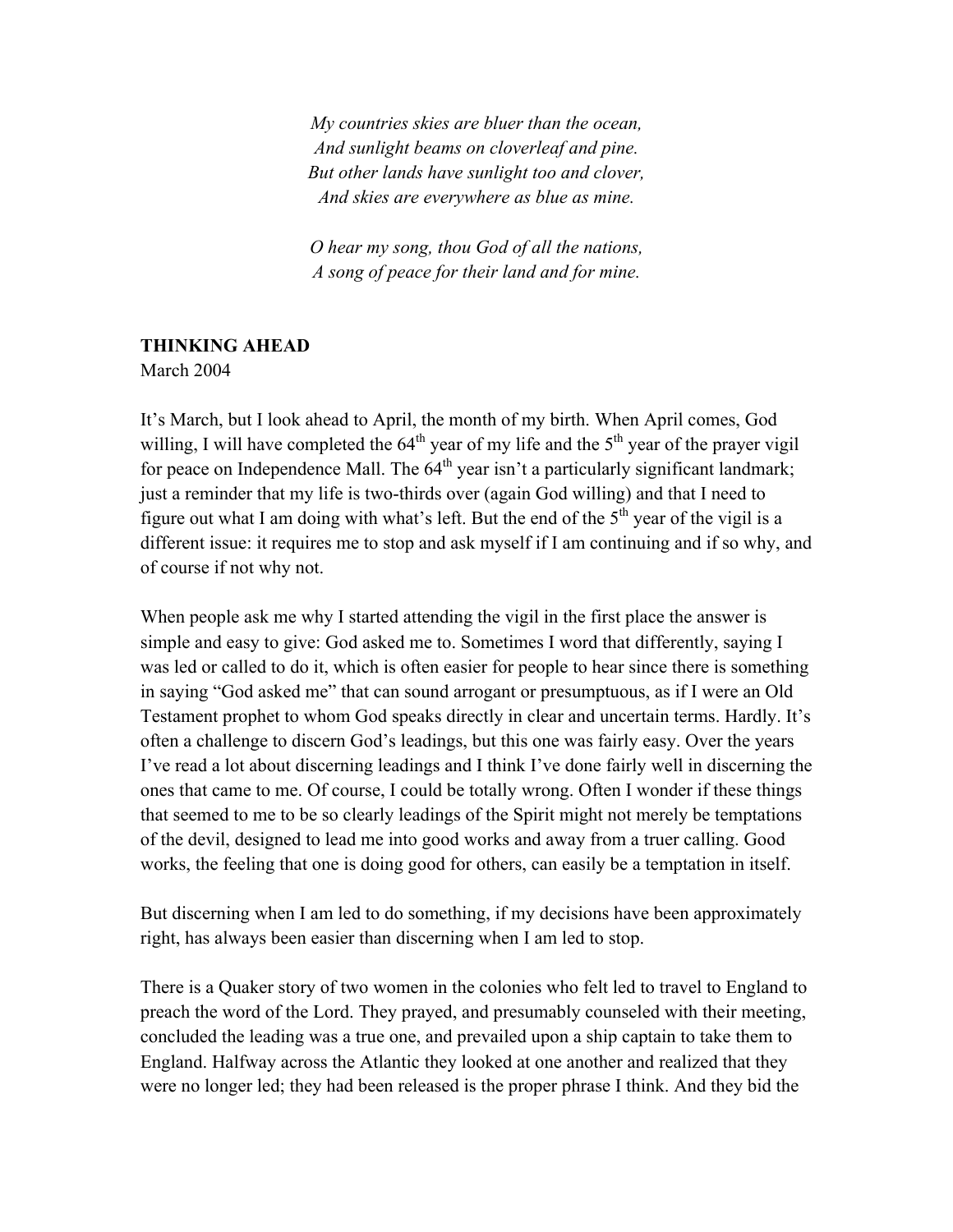captain turn the ship about and take them home. Whether he did or not, there likely being other passengers involved, I do not know. Perhaps their leading was just a test of faith were they prepared to up and leave home and family to follow God's will; a sort of miniversion of Abraham's call to take Issac to the mountain top. The issue was not accomplishing what was asked, the issue was whether you were willing to do what was asked, and setting sail across the ocean was proof enough of faithfulness, there was no need to actually arrive and preach. How did they know they were released? The story doesn't tell me that, nor do other things I have read.

Sometimes there is a natural ending to things, it's clear when a leading should be laid down. But many of things I got into from spiritual motivation are still with me, or I with them. It's hard to say "that's all, it's time to move on" because that just seems to be my own judgment. Rarely is there a message as clear and strong as the one that got me started. The messages that get me started more often than not come to me from others. I think of them as God's messengers who come to me in strange ways and ask something, say something or suggest something that is understandable in normal human language, but beneath which only I hear God's voice: "this is where I need you now" it says. And so I go. But seldom does the messenger appear and say stop.

For many years the vigil was a strong source of spiritual growth. It added something to my spiritual practice quite different from attending meeting for worship or from my other activities. It forced me to think about peace and prayer in a way I hadn't done before, and those thoughts found there way into written form because I was inspired to share them with others. For more than two years now that has not been the case. I still enjoy my hour on the mall, people still respond in interesting ways to our presence, but the activity doesn't speak to me in a way it did before. I'm rarely inspired to write about the experience either for public consumption or for private reflection in my journals. Yes, this period corresponds to the period after September  $11<sup>th</sup>$  (no one will ever need to give the year) and it is in some respects a reflection of my ambiguity about what a person of peace does in this world, in this country I guess I should say, that now finds violence so easy a solution to its problems. I know I don't have the answer to that and I am no longer sure that my mere standing with my sign is answer enough.

And so I wonder, what will April bring?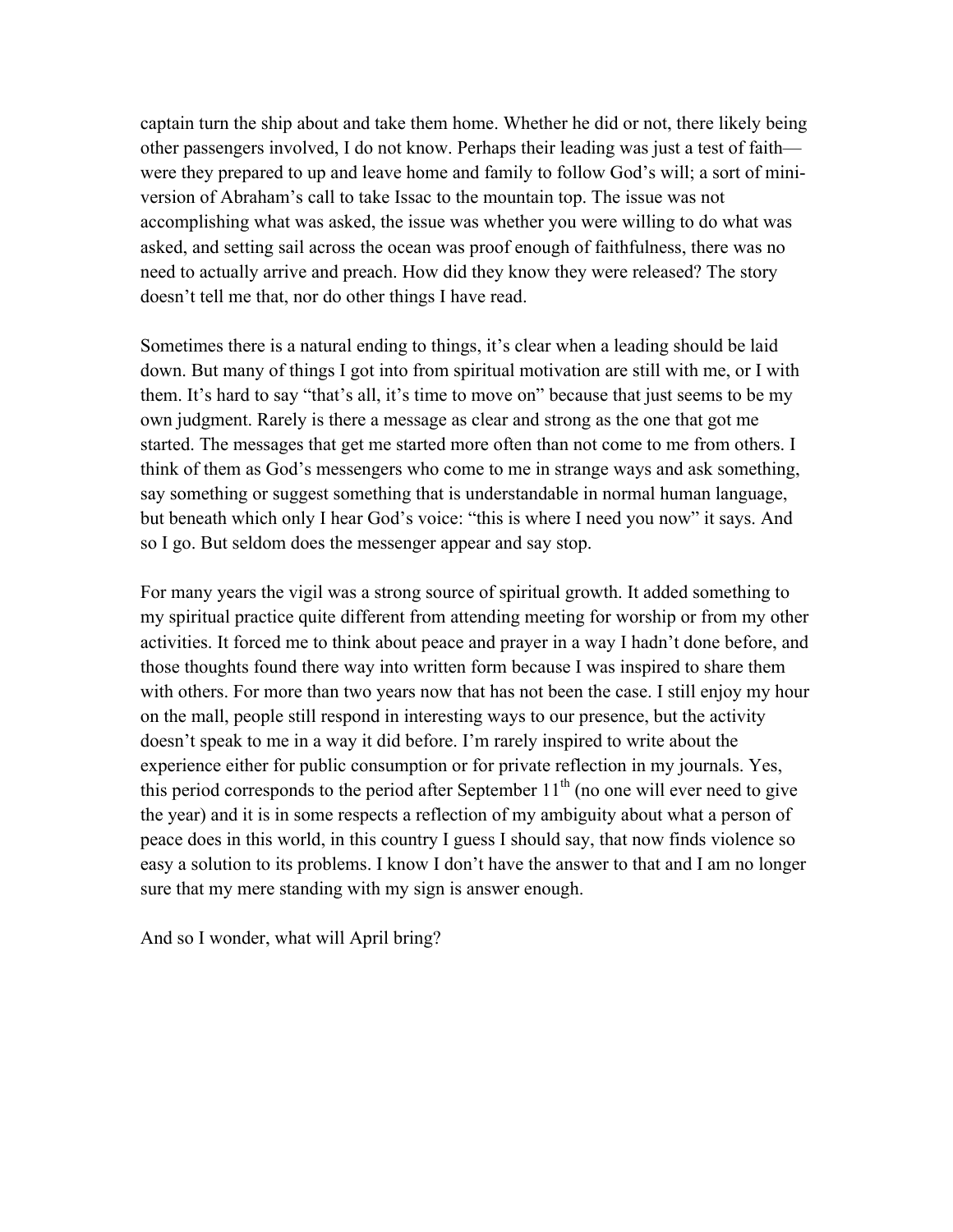### **THERE IS ANOTHER WAY** May 2004

On Sunday, most people who passed by our vigil and spoke made a simple comment. Generally they just said "I agree with that" in response to our signs that say such things as Peace for Everyone. This commitment or desire for peace transcended the differences of the people who passed—race, country of origin, male/ female and I am sure religious backgrounds made no difference. But early in the hour one woman who stopped for a button said something different: she said, "I believe in prayer". Although some of our signs say pray for peace and our action is a prayer vigil I was, nonetheless, surprised to find someone who focused explicitly on prayer rather than on peace. Near the end of the day a group of women stopped and approached our table to take buttons. One said to her friends, "you should start each day with prayer, you're whole day should be a walking prayer". I liked that thought—a walking prayer. It reminded me of Fox's phrase "Be patterns, be examples and walk cheerfully over the earth answering to God in those you meet". He might have said more simply, "Be a walking prayer."

Across the street, in the area of the mall set aside for public events, there had been a larger gathering earlier in the day complete with stage, sound system, music and speakers including Bono, the lead singer of the band U2, one of my favorites. He was participating in an event for a cause in which he has taken a major interest, that of AIDS and poverty in Africa. I didn't attend the event and so I have no idea how many it attracted. But as I watched the workmen take down the stage I thought about how many worthwhile causes there are and how easy it is, in many respects, to attract people to them. Sometimes the attraction is just the event—being with other people who share your views about something. But more than that I think the attraction is that perhaps you can do something about it, you can change the situation by getting involved. And no doubt people can and do; Margaret Meade said something to the effect that all great movements start with a few individuals.

But these thoughts reminded me of a statement of Thomas Merton's to which I referred in a vigil report several years ago. " Do not depend on the hope of results", Merton wrote in this letter. " Its not what we achieve but how we allow God to act through us." For Merton, the elimination of AIDs and poverty or the establishment of peace are the results we seek through human action. They may or may not come, and even if they do come there will still be a list of other causes requiring our attention. This doesn't mean we shouldn't try to do something about these situations, but it does mean that addressing AIDS in Africa, for example, is, in many respects, addressing the symptom and not the disease if I can use that analogy.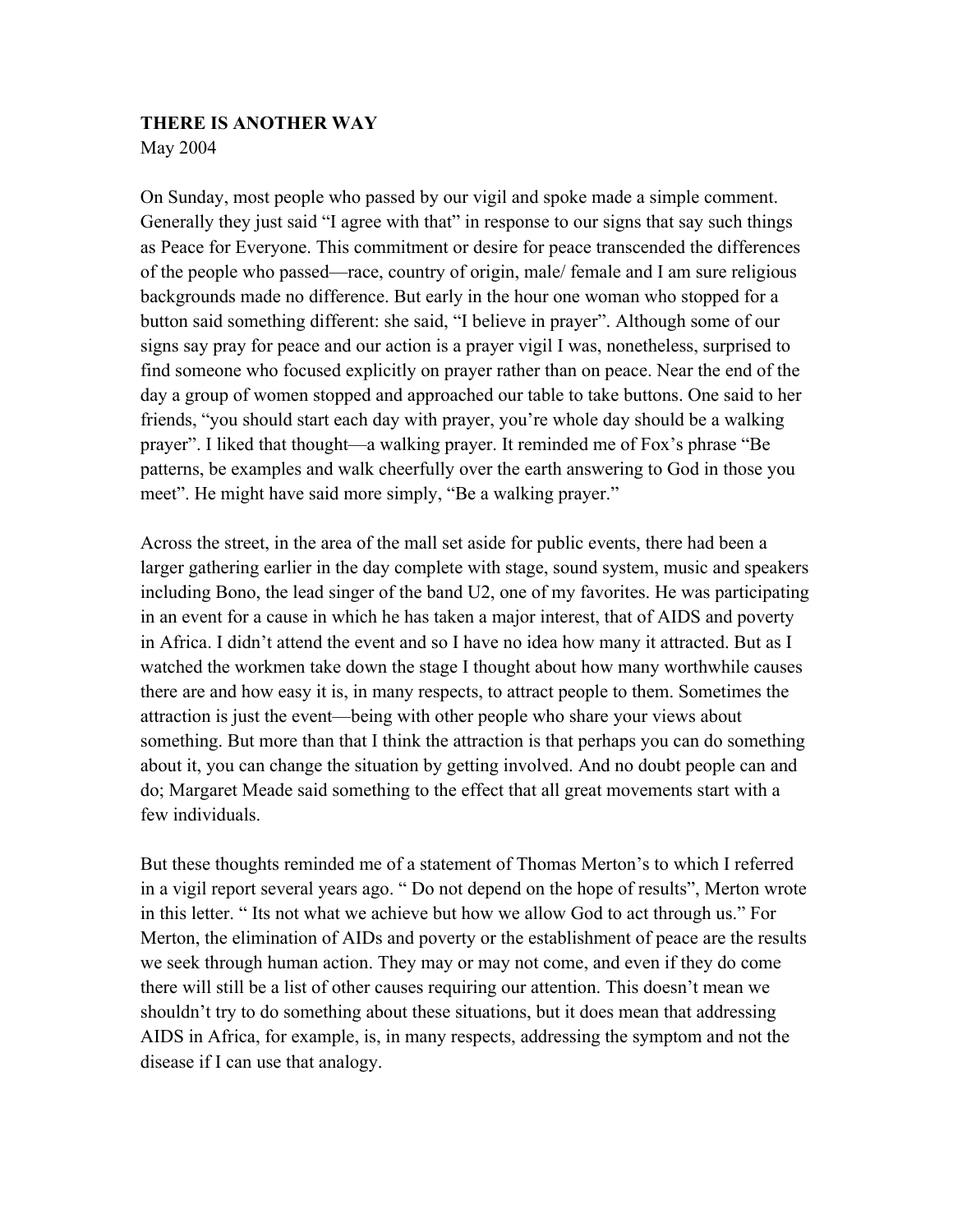Prayer is not a result; it is something else—a process perhaps. A process of listening to God and allowing God to act through us; a process of letting God determine the appropriate results; a process of surrendering to God; a process of trying to act in harmony with God in all things; a process of believing that with God all things are possible and without God nothing lasting can be achieved; a process of trying to change ourselves. To believe in peace is, in fact, relatively easy. It's a tangible state that we can all agree is worthwhile, even if we have difficulty agreeing on the way to get there. To believe in prayer is much more difficult. To commit oneself to such a process is much more difficult. But it's the commitment to that process, to the goal of changing oneself, to the goal of acting in harmony with God in all situations, to be, if you will, a walking prayer, that is the only way that has the potential to address the underlying cause of all the issues that distress us. That underlying cause is our lack of real and tangible compassion for one another. No, not just for one another but for everyone—for every one another.

I watched the men loading the stage and sound equipment onto their trucks. Two of them often stood and looked our way in between their tasks. What are they thinking, I wondered? Did they compare our small silent group of nine with the loud crowd of hundreds that most likely were there to hear Bono speak, and think how ineffective our actions were in comparison. Or did they stop and stare because our signs made them stop and think about not only another possibility, but another way of achieving change. I don't know. But it is the possibility of the latter that compels me to return each week.

### **INDEPENDENCE DAY BLUES**

July 2005

On July 4th, Independence Day, five people gathered for the vigil on Independence Mall. We were surrounded by hundreds of visitors, milling about and heading for the Liberty Bell Pavilion or the Visitors Center. There were American flags everywhere you looked—many people carried small flags, others were t-shirts with flags on them. Outside the Liberty Bell Pavilion long lines of people waited to get in, the first time I've observed that all summer.

Behind us on the grass was the AFSC exhibit of pairs of soldiers shoes, each one with the name of one of the 800 American dead. I was surprised how little space this display took up—not more than half of the grassed area in the center block of the mall—and consequently, how insignificant the display looked. Yes, that was my reaction: insignificant. How many were dead in Vietnam before the numbers became significant enough to change American policy, was it 50,000? We've a long way to go, I thought,